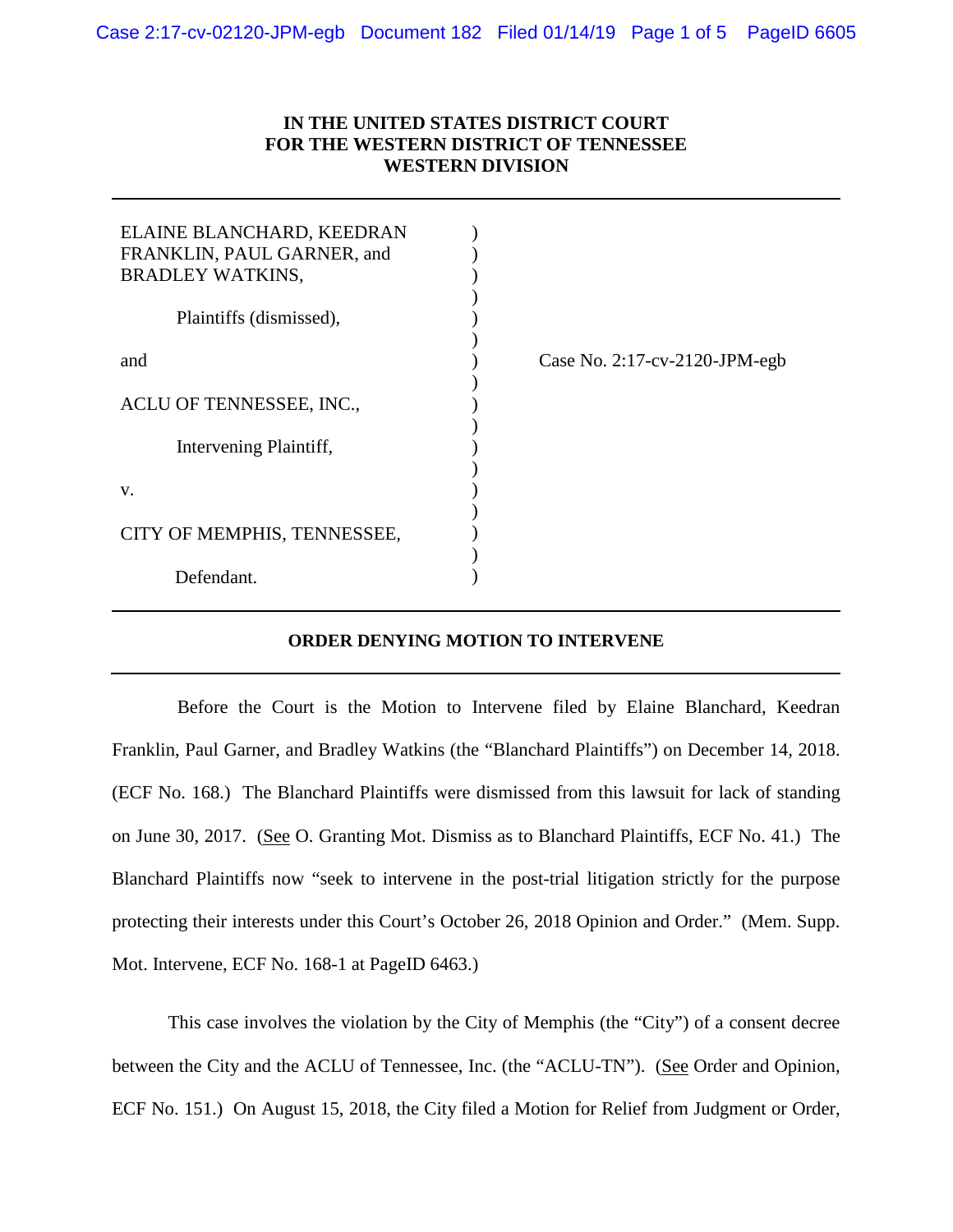seeking to vacate or modify the original consent decree. (ECF No. 124.) The Court established a schedule in anticipation of an evidentiary hearing on the Motion for Relief, which was later stayed on the joint request of the ACLU-TN and the City. (ECF Nos. 175, 178.)

The Blanchard Plaintiffs' Motion to Intervene, which was filed before the Court stayed the modification proceedings, asserts that the Blanchard Plaintiffs "have a substantial and cognizable interest in this Court's ruling on the Motion to Modify." (Mot. Intervene, ECF No. 168 at PageID 6459.) The Blanchard Plaintiffs assert that they may intervene as of right under Federal Rule of Civil Procedure  $24(a)(2)$ . In the alternative, the Blanchard Plaintiffs seek to be permitted to intervene under Rule 24(b)(1). (Id.)

## **I. Rule 24(a)(2)**

Under Rule  $24(a)(2)$ , "[o]n timely motion, the court must permit anyone to intervene who… claims an interest relating to the property or transaction that is the subject of the action, and is so situated that disposing of the action may as a practical matter impair or impede the movant's ability to protect its interest, unless existing parties adequately represent that interest." "In this circuit, proposed intervenors must establish four elements in order to be entitled to intervene as a matter of right: (1) that the motion to intervene was timely; (2) that they have a substantial legal interest in the subject matter of the case; (3) that their ability to protect that interest may be impaired in the absence of intervention; and (4) that the parties already before the court may not adequately represent their interest." Grutter v. Bollinger, 188 F.3d 394, 397–98 (6th Cir. 1999).

The Blanchard Plaintiffs have failed to satisfy the second element for Rule 24(a)(2) intervention, which calls for a "direct, substantial, legally protectable interest." Michigan State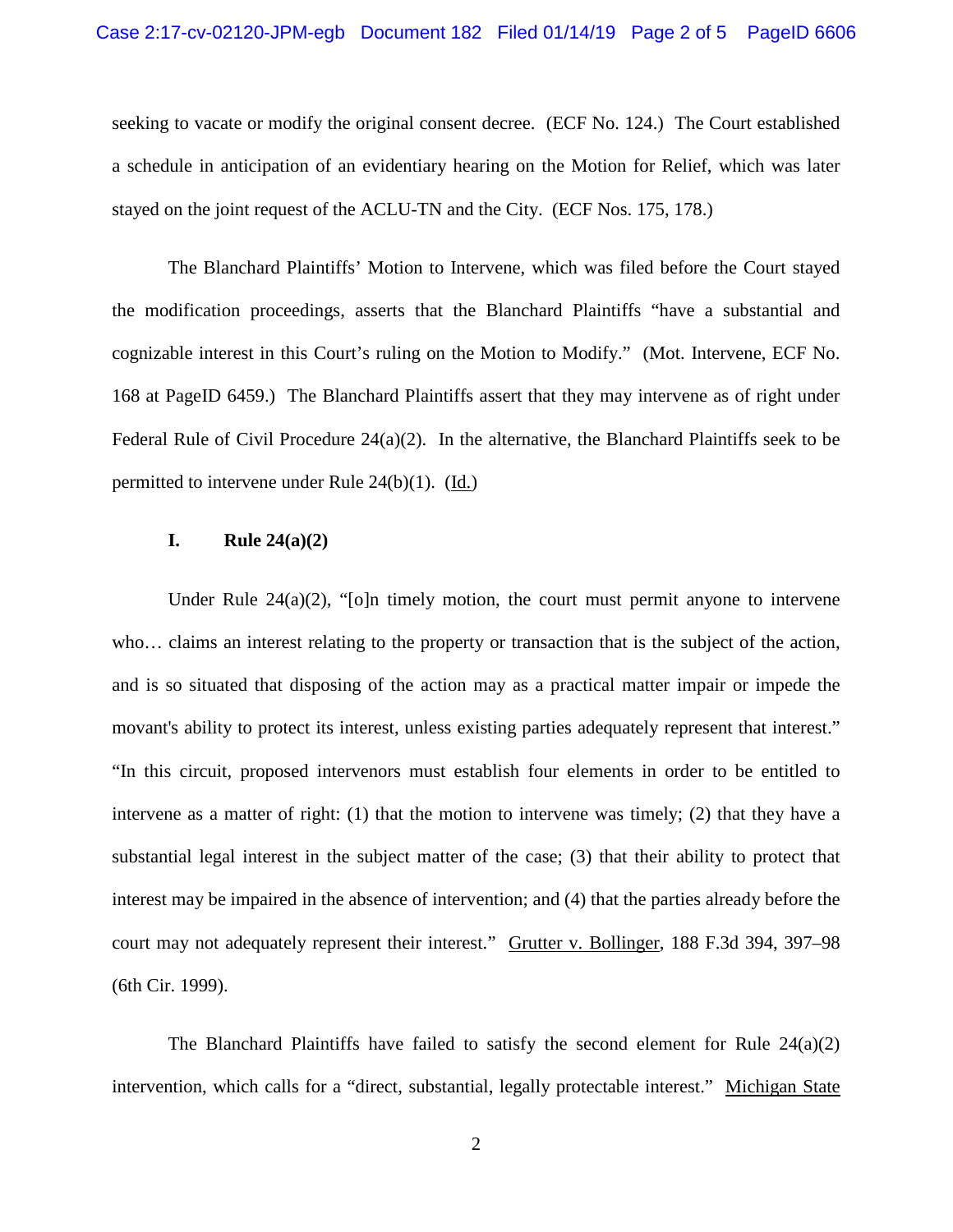AFL-CIO v. Miller, 103 F.3d 1240, 1246 (6th Cir. 1997) (quoting Athens Lumber Co. v. Federal Election Comm'n, 690 F.2d 1364, 1366 (11th Cir.1982)). While the right to intervene in this Circuit is "rather expansive," "this does not mean that any articulated interest will do." Coal. to Defend Affirmative Action v. Granholm, 501 F.3d 775, 780 (6th Cir. 2007) (discussing Michigan State AFL-CIO v. Miller, 103 F.3d at 1245).

The Blanchard Plaintiffs assert that they are intended beneficiaries of the consent decree, because the decree prohibits political intelligence against "any person." (ECF No. 168-1 at PageID 6464-65.) The Blanchard Plaintiffs claim that they therefore have a substantial legal interest in the modification of the decree. (Id.) The Blanchard Plaintiffs argument, however, would require the Court to permit intervention by anyone, because the consent decree does not limit "person" to persons in Memphis. Even if such a limitation were to be read into the decree by implication, the Court finds that an articulated interest beyond simply being a member of the public is necessary for intervention under Rule  $24(a)(2)$ . Coal. to Defend Affirmative Action v. Granholm, 501 F.3d at 780 ("this does not mean that any articulated interest will do"); Athens Lumber Co., 690 F.2d at 1364 ("general concern ... shared with… all citizens" is insufficient for Rule 24(a)(2) intervention). The Blanchard Plaintiffs do not articulate any interest separate from that shared by the public generally. The Court finds that they therefore lack a substantial legal interest in the subject matter.

The Blanchard Plaintiffs have also not shown that the fourth element for Rule  $24(a)(2)$ intervention is satisfied. (See ECF No. 168-1.) While the burden for inadequate representation is minimal, it nonetheless falls with the would-be intervenor. See Michigan State AFL-CIO v. Miller, 103 F.3d at 1247. The Blanchard Plaintiffs do not explain how the ACLU-TN's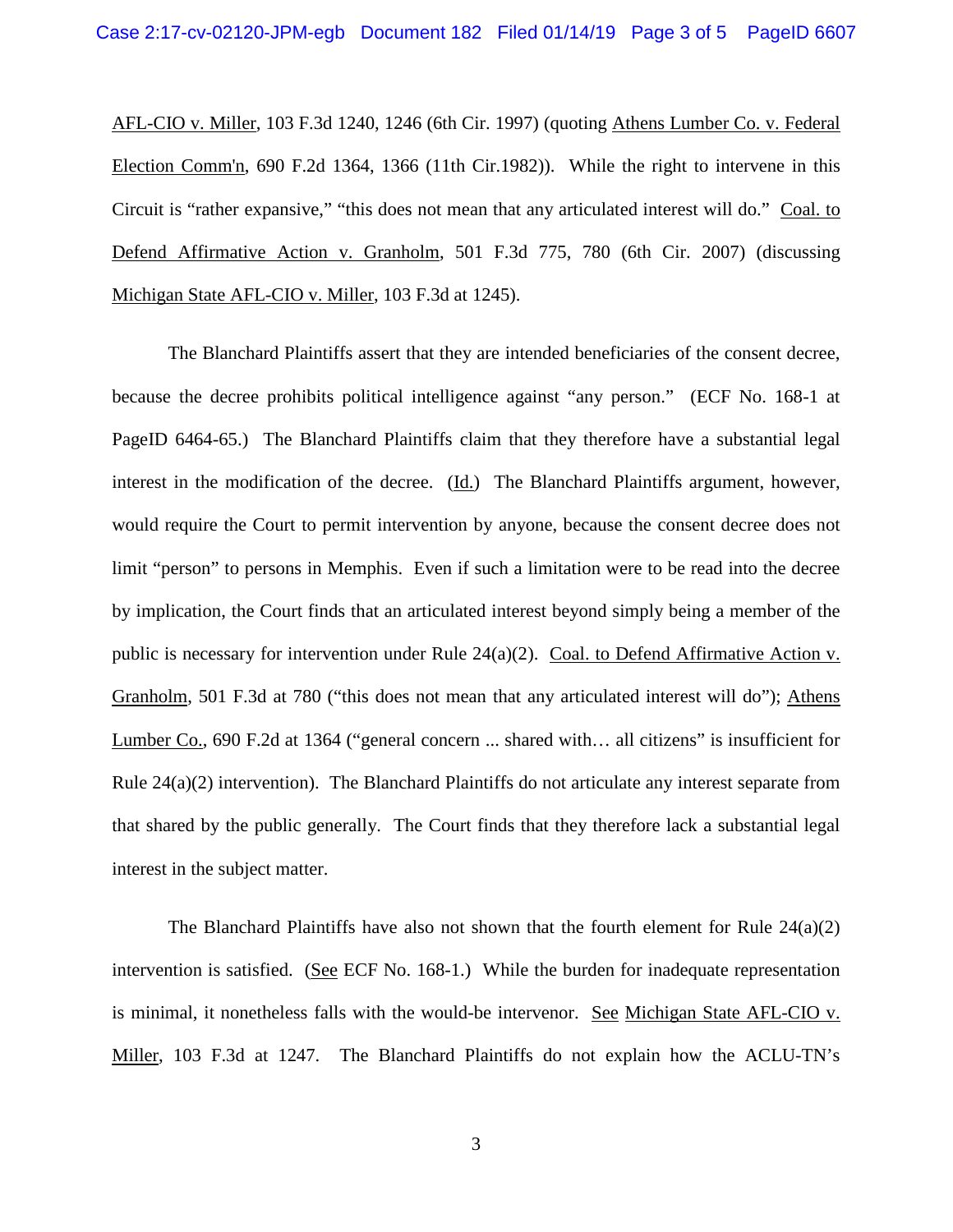representation would be inadequate or contrary to their interests. Without a showing on this point, Rule 24(a)(2) intervention must be denied.

The Blanchard Plaintiffs fail to satisfy the second and the fourth requirements for necessary intervention. Each is an independently sufficient ground for denial of a motion to intervene under Rule 24(a)(2). The Blanchard Plaintiffs' Motion is therefore DENIED insofar as it seeks Rule 24(a)(2) intervention.

### **II. Rule 24(b)(2)**

Under Rule 24(b), "[u]pon timely application anyone may be permitted to intervene in an action: ... (2) when an applicant's claim or defense and the main action have a question of law or fact in common.... In exercising its discretion the court shall consider whether the intervention will unduly delay or prejudice the adjudication of the rights of the original parties." The Blanchard Plaintiffs do not identify a question of law or fact that would permit their intervention. (See ECF No. 168-1.)

Simply sharing some positions with a party, in this case presumably the ACLU-TN, is not a common question of law. Bay Mills Indian Cmty. v. Snyder, 720 F. App'x 754, 757-58 (6th Cir. 2018). Being affected by the result of this litigation is similarly insufficient to pose a common question of law or fact. Id. at 758. The Court finds that to adopt the Blanchard Plaintiffs' arguments would allow anyone to intervene. See id. (analogizing that an interpretation of Rule 24(b) that "would allow any employer to intervene in any Title VII suit… would be much too broad."). Lacking a common question of law or fact, the conditions for Rule 24(b)(2) are not satisfied.